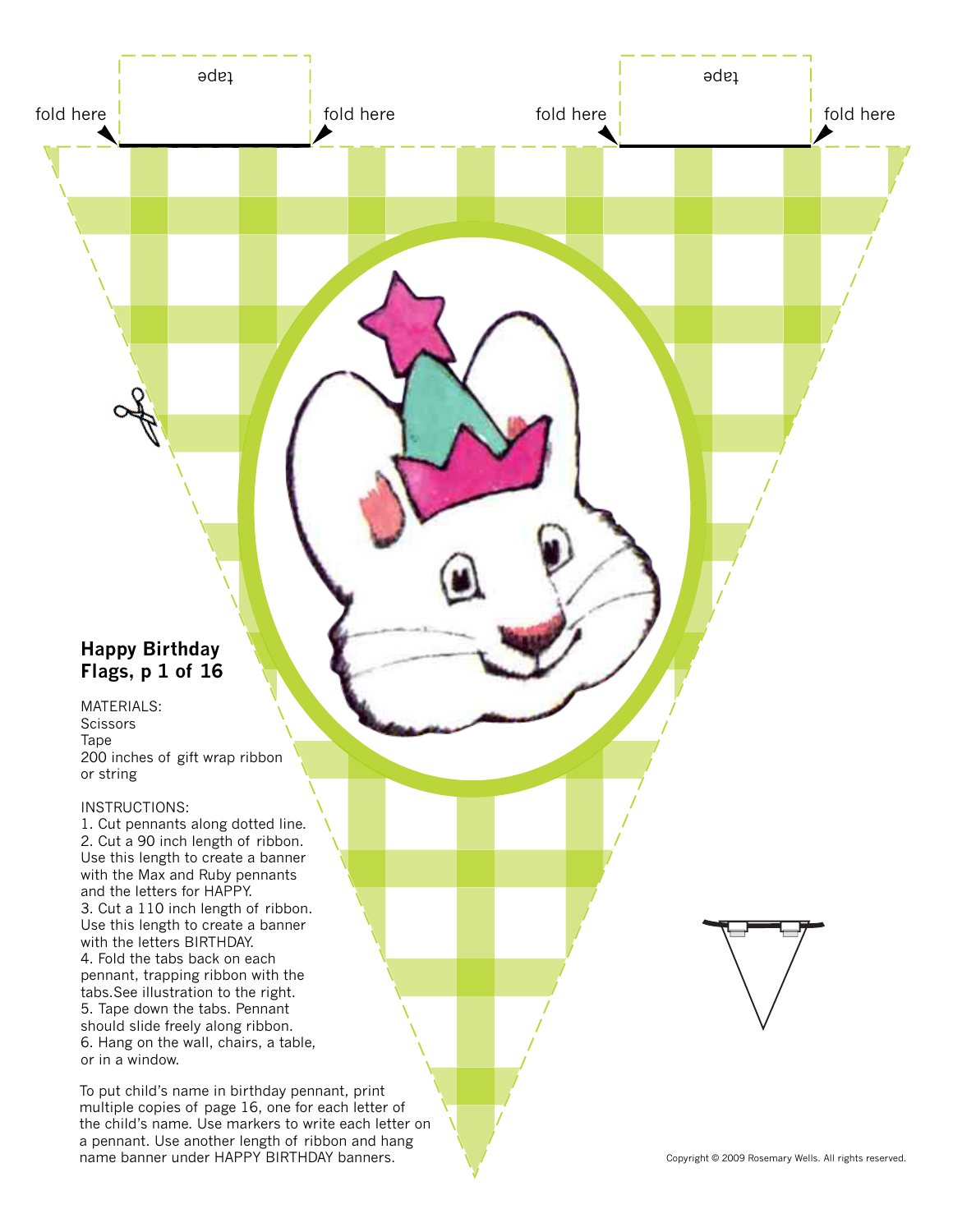# **Happy Birthday Flags, p 2 of 16**

MATERIALS: **Scissors** Tape 200 inches of gift wrap ribbon or string **<sup>2</sup>** H

fold here  $\frac{1}{2}$  fold here

tape tapes and the second second second second second second second second second second second second second

## INSTRUCTIONS:

1. Cut pennants along dotted line. 2. Cut a 90 inch length of ribbon. Use this length to create a banner with the Max and Ruby pennants and the letters for HAPPY. 3. Cut a 110 inch length of ribbon. Use this length to create a banner with the letters BIRTHDAY. 4. Fold the tabs back on each pennant, trapping ribbon with the tabs.See illustration to the right. 5. Tape down the tabs. Pennant should slide freely along ribbon. 6. Hang on the wall, chairs, a table, or in a window.

To put child's name in birthday pennant, print multiple copies of page 16, one for each letter of the child's name. Use markers to write each letter on a pennant. Use another length of ribbon and hang name banner under HAPPY BIRTHDAY banners. Noted that the Copyright © 2009 Rosemary Wells. All rights reserved.

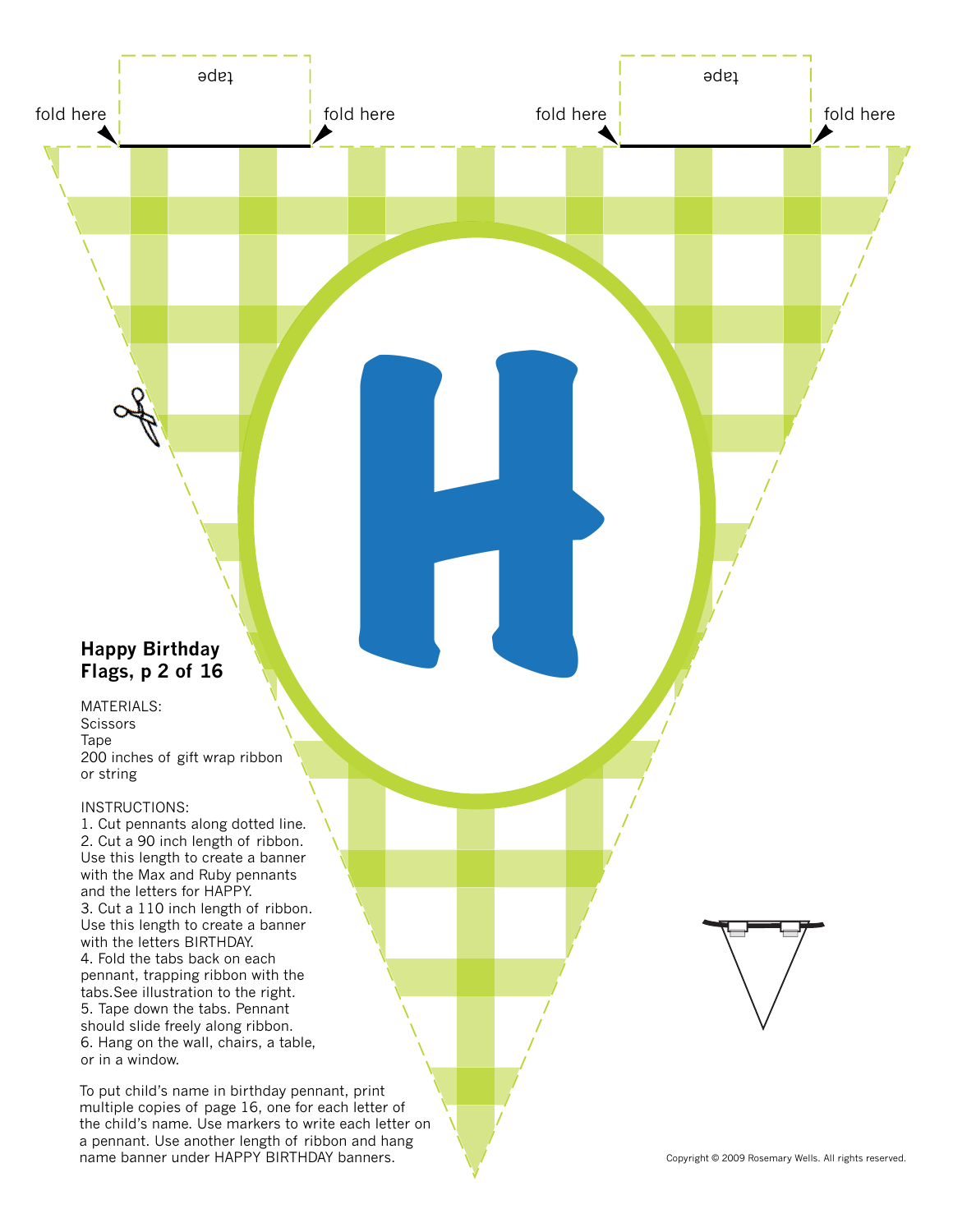# **Happy Birthday Flags, p 3 of 16**

MATERIALS: **Scissors** Tape 200 inches of gift wrap ribbon or string

fold here  $\frac{1}{2}$  fold here

tape tapes and the second second second second second second second second second second second second second

A

### INSTRUCTIONS:

1. Cut pennants along dotted line. 2. Cut a 90 inch length of ribbon. Use this length to create a banner with the Max and Ruby pennants and the letters for HAPPY. 3. Cut a 110 inch length of ribbon. Use this length to create a banner with the letters BIRTHDAY. 4. Fold the tabs back on each pennant, trapping ribbon with the tabs.See illustration to the right. 5. Tape down the tabs. Pennant should slide freely along ribbon. 6. Hang on the wall, chairs, a table, or in a window.

To put child's name in birthday pennant, print multiple copies of page 16, one for each letter of the child's name. Use markers to write each letter on a pennant. Use another length of ribbon and hang name banner under HAPPY BIRTHDAY banners. Noted that the Copyright © 2009 Rosemary Wells. All rights reserved.

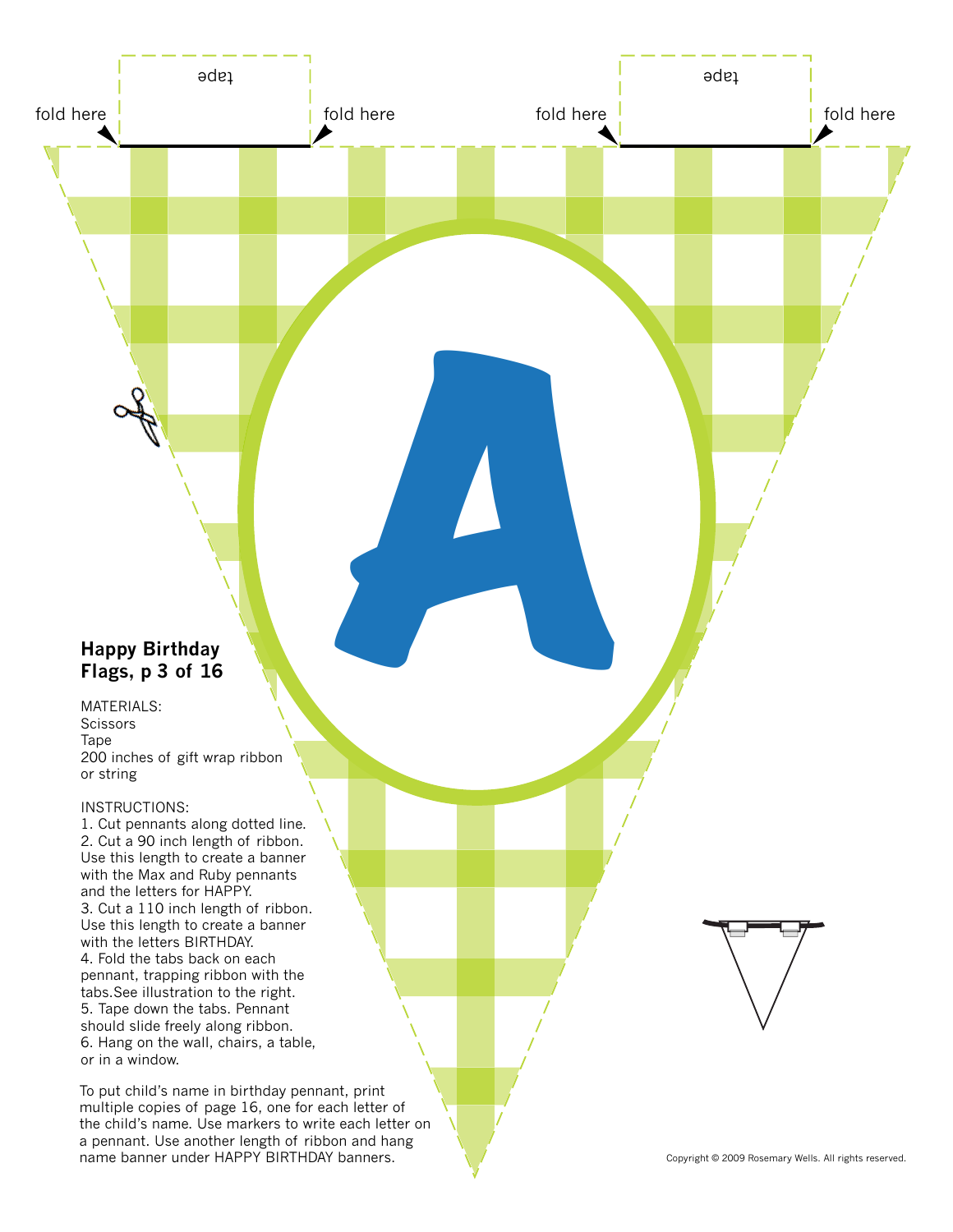# **Happy Birthday Flags, p 4 of 16**

MATERIALS: **Scissors** Tape 200 inches of gift wrap ribbon or string

fold here  $\frac{1}{2}$  fold here

tape tapes and the second second second second second second second second second second second second second

POSTAGE REAL

### INSTRUCTIONS:

1. Cut pennants along dotted line. 2. Cut a 90 inch length of ribbon. Use this length to create a banner with the Max and Ruby pennants and the letters for HAPPY. 3. Cut a 110 inch length of ribbon. Use this length to create a banner with the letters BIRTHDAY. 4. Fold the tabs back on each pennant, trapping ribbon with the tabs.See illustration to the right. 5. Tape down the tabs. Pennant should slide freely along ribbon. 6. Hang on the wall, chairs, a table, or in a window.

To put child's name in birthday pennant, print multiple copies of page 16, one for each letter of the child's name. Use markers to write each letter on a pennant. Use another length of ribbon and hang name banner under HAPPY BIRTHDAY banners. Noted that the Copyright © 2009 Rosemary Wells. All rights reserved.

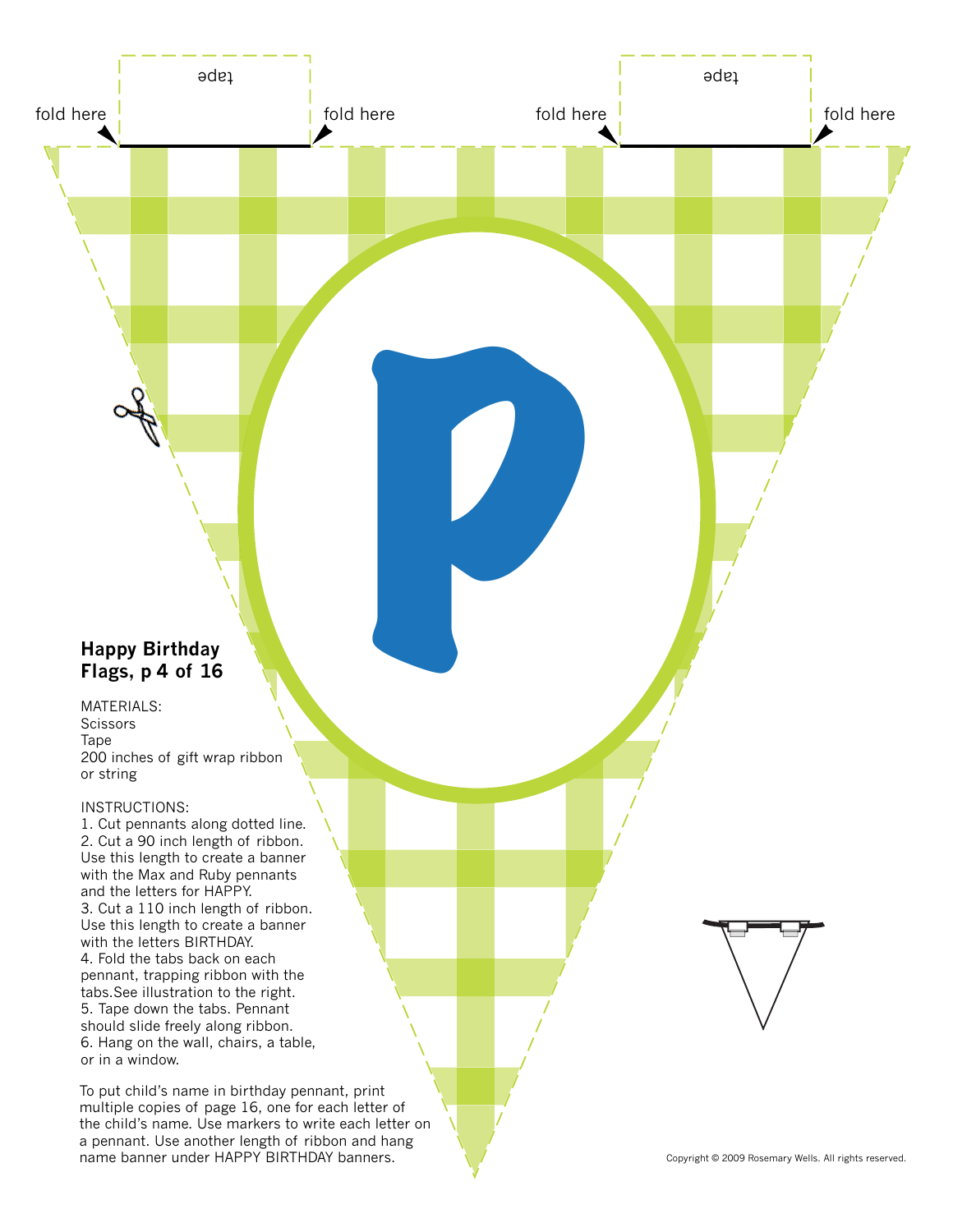# **Happy Birthday Flags, p of 16**

MATERIALS: **Scissors** Tape 200 inches of gift wrap ribbon or string **11thday**<br>5 of 16

fold here  $\frac{1}{2}$  fold here

tape tapes and the second second second second second second second second second second second second second

### INSTRUCTIONS:

1. Cut pennants along dotted line. 2. Cut a 90 inch length of ribbon. Use this length to create a banner with the Max and Ruby pennants and the letters for HAPPY. 3. Cut a 110 inch length of ribbon. Use this length to create a banner with the letters BIRTHDAY. 4. Fold the tabs back on each pennant, trapping ribbon with the tabs.See illustration to the right. 5. Tape down the tabs. Pennant should slide freely along ribbon. 6. Hang on the wall, chairs, a table, or in a window.

To put child's name in birthday pennant, print multiple copies of page 16, one for each letter of the child's name. Use markers to write each letter on a pennant. Use another length of ribbon and hang name banner under HAPPY BIRTHDAY banners. Noted that the Copyright © 2009 Rosemary Wells. All rights reserved.

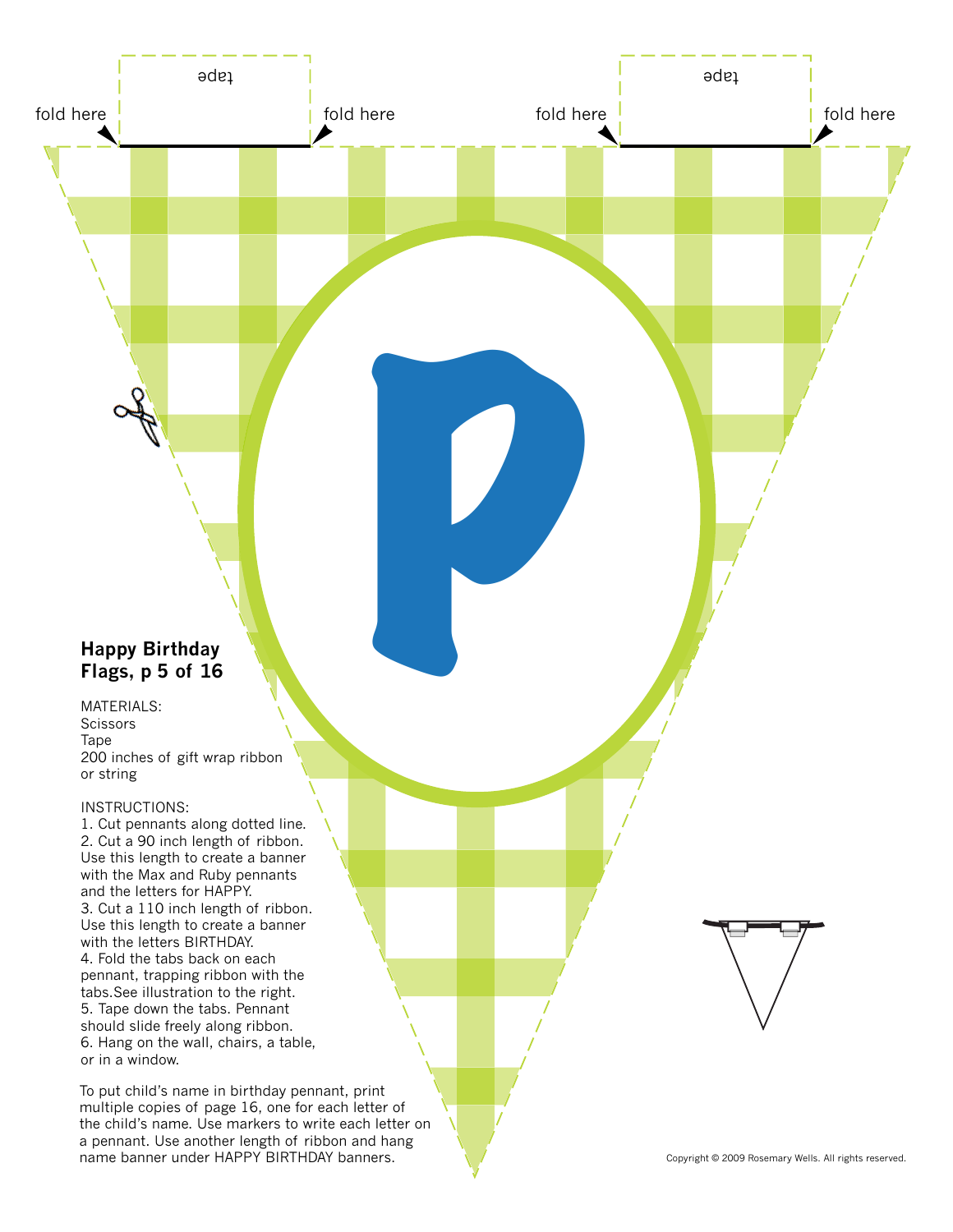## **Happy Birthday Flags, p of 16**

MATERIALS: **Scissors** Tape 200 inches of gift wrap ribbon or string **CONSUMERENT CONSUMER**<br> **6** Of 16

fold here  $\frac{1}{2}$  fold here

tape tapes and the second second second second second second second second second second second second second

## INSTRUCTIONS:

1. Cut pennants along dotted line. 2. Cut a 90 inch length of ribbon. Use this length to create a banner with the Max and Ruby pennants and the letters for HAPPY. 3. Cut a 110 inch length of ribbon. Use this length to create a banner with the letters BIRTHDAY. 4. Fold the tabs back on each pennant, trapping ribbon with the tabs.See illustration to the right. 5. Tape down the tabs. Pennant should slide freely along ribbon. 6. Hang on the wall, chairs, a table, or in a window.

To put child's name in birthday pennant, print multiple copies of page 16, one for each letter of the child's name. Use markers to write each letter on a pennant. Use another length of ribbon and hang name banner under HAPPY BIRTHDAY banners. Noted that the Copyright © 2009 Rosemary Wells. All rights reserved.

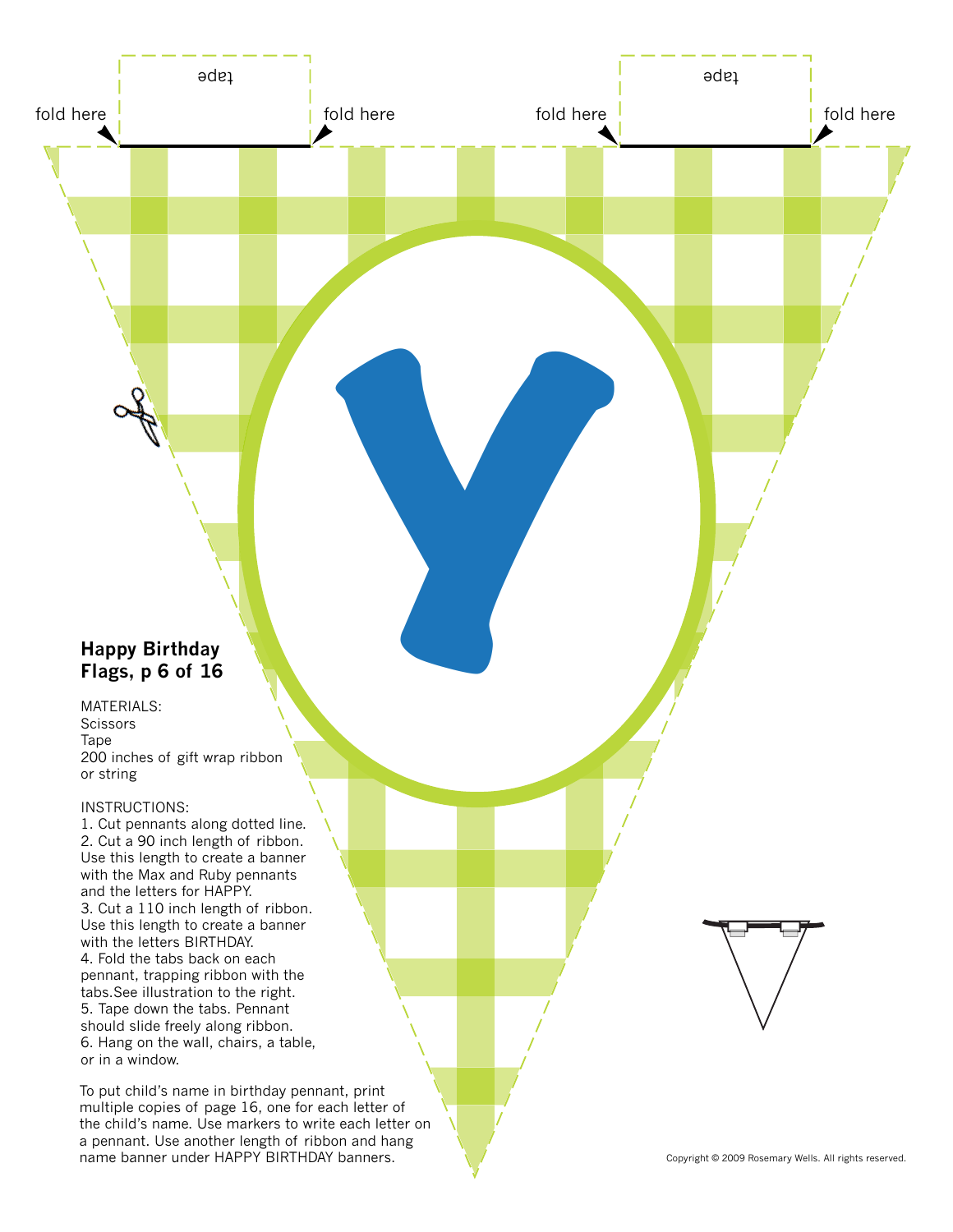# **Happy Birthday Flags, p 7 of 16**

MATERIALS: **Scissors** Tape 200 inches of gift wrap ribbon or string

fold here  $\frac{1}{2}$  fold here

tape tapes and the second second second second second second second second second second second second second

### INSTRUCTIONS:

1. Cut pennants along dotted line. 2. Cut a 90 inch length of ribbon. Use this length to create a banner with the Max and Ruby pennants and the letters for HAPPY. 3. Cut a 110 inch length of ribbon. Use this length to create a banner with the letters BIRTHDAY. 4. Fold the tabs back on each pennant, trapping ribbon with the tabs.See illustration to the right. 5. Tape down the tabs. Pennant should slide freely along ribbon. 6. Hang on the wall, chairs, a table, or in a window.

To put child's name in birthday pennant, print multiple copies of page 16, one for each letter of the child's name. Use markers to write each letter on a pennant. Use another length of ribbon and hang name banner under HAPPY BIRTHDAY banners. Noted that the Copyright © 2009 Rosemary Wells. All rights reserved.

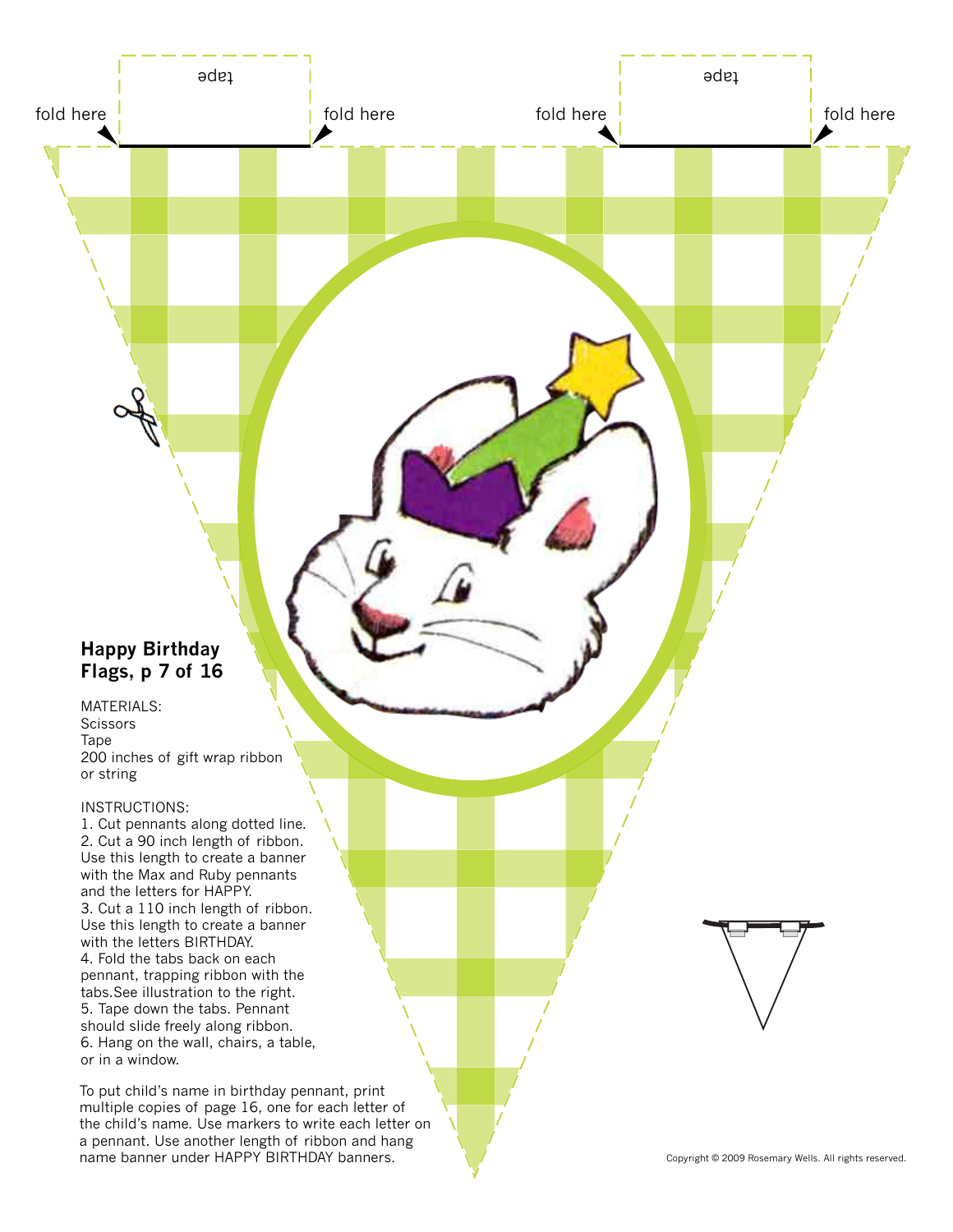# **Happy Birthday Flags, p 8 of 16**

MATERIALS: **Scissors** Tape 200 inches of gift wrap ribbon or string

fold here  $\frac{1}{2}$  fold here

tape tapes and the second second second second second second second second second second second second second

B

### INSTRUCTIONS:

1. Cut pennants along dotted line. 2. Cut a 90 inch length of ribbon. Use this length to create a banner with the Max and Ruby pennants and the letters for HAPPY. 3. Cut a 110 inch length of ribbon. Use this length to create a banner with the letters BIRTHDAY. 4. Fold the tabs back on each pennant, trapping ribbon with the tabs.See illustration to the right. 5. Tape down the tabs. Pennant should slide freely along ribbon. 6. Hang on the wall, chairs, a table, or in a window.

To put child's name in birthday pennant, print multiple copies of page 16, one for each letter of the child's name. Use markers to write each letter on a pennant. Use another length of ribbon and hang name banner under HAPPY BIRTHDAY banners. Copyright © 2009 Rosemary Wells. All rights reserved.

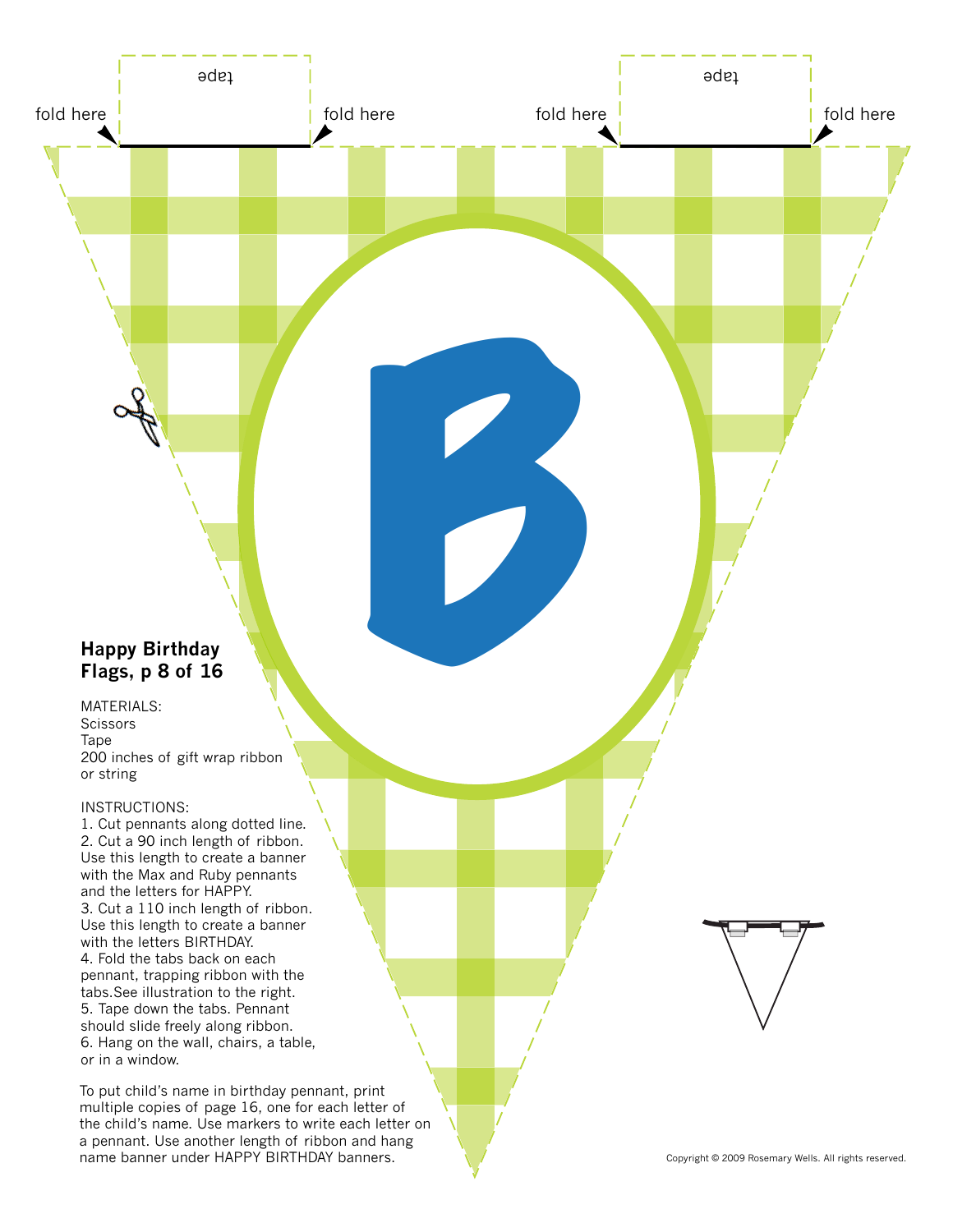# **Happy Birthday Flags, p of 16 9**

MATERIALS: **Scissors** Tape 200 inches of gift wrap ribbon or string

fold here  $\frac{1}{2}$  fold here

tape tapes and the second second second second second second second second second second second second second

I

## INSTRUCTIONS:

1. Cut pennants along dotted line. 2. Cut a 90 inch length of ribbon. Use this length to create a banner with the Max and Ruby pennants and the letters for HAPPY. 3. Cut a 110 inch length of ribbon. Use this length to create a banner with the letters BIRTHDAY. 4. Fold the tabs back on each pennant, trapping ribbon with the tabs.See illustration to the right. 5. Tape down the tabs. Pennant should slide freely along ribbon. 6. Hang on the wall, chairs, a table, or in a window.

To put child's name in birthday pennant, print multiple copies of page 16, one for each letter of the child's name. Use markers to write each letter on a pennant. Use another length of ribbon and hang name banner under HAPPY BIRTHDAY banners. Noted that the Copyright © 2009 Rosemary Wells. All rights reserved.

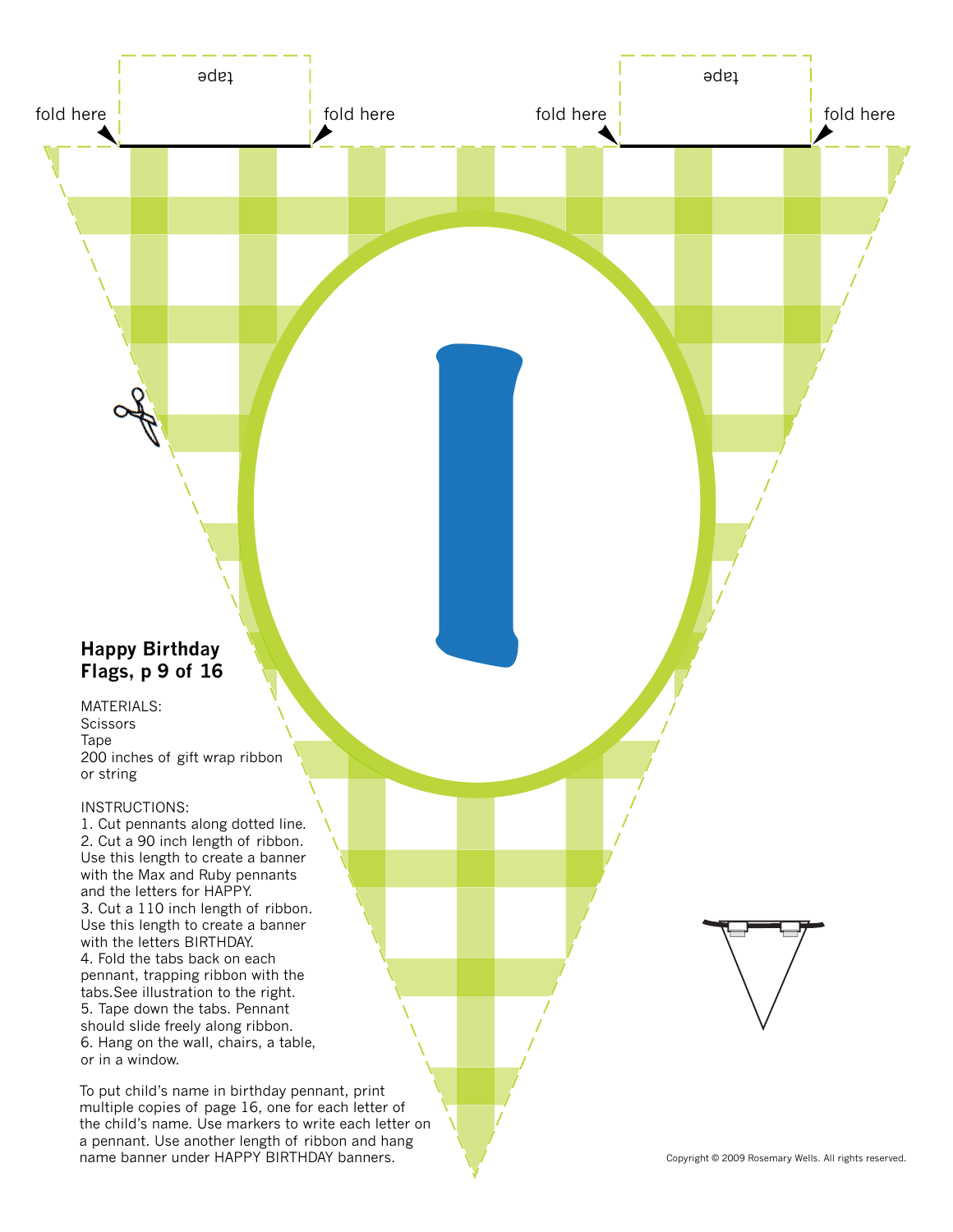# **Happy Birthday Flags, p 10 of 16**

MATERIALS: **Scissors** Tape 200 inches of gift wrap ribbon or string

fold here  $\frac{1}{2}$  fold here

tape tapes and the second second second second second second second second second second second second second

R

### INSTRUCTIONS:

1. Cut pennants along dotted line. 2. Cut a 90 inch length of ribbon. Use this length to create a banner with the Max and Ruby pennants and the letters for HAPPY. 3. Cut a 110 inch length of ribbon. Use this length to create a banner with the letters BIRTHDAY. 4. Fold the tabs back on each pennant, trapping ribbon with the tabs.See illustration to the right. 5. Tape down the tabs. Pennant should slide freely along ribbon. 6. Hang on the wall, chairs, a table, or in a window.

To put child's name in birthday pennant, print multiple copies of page 16, one for each letter of the child's name. Use markers to write each letter on a pennant. Use another length of ribbon and hang name banner under HAPPY BIRTHDAY banners. Noted that the Copyright © 2009 Rosemary Wells. All rights reserved.

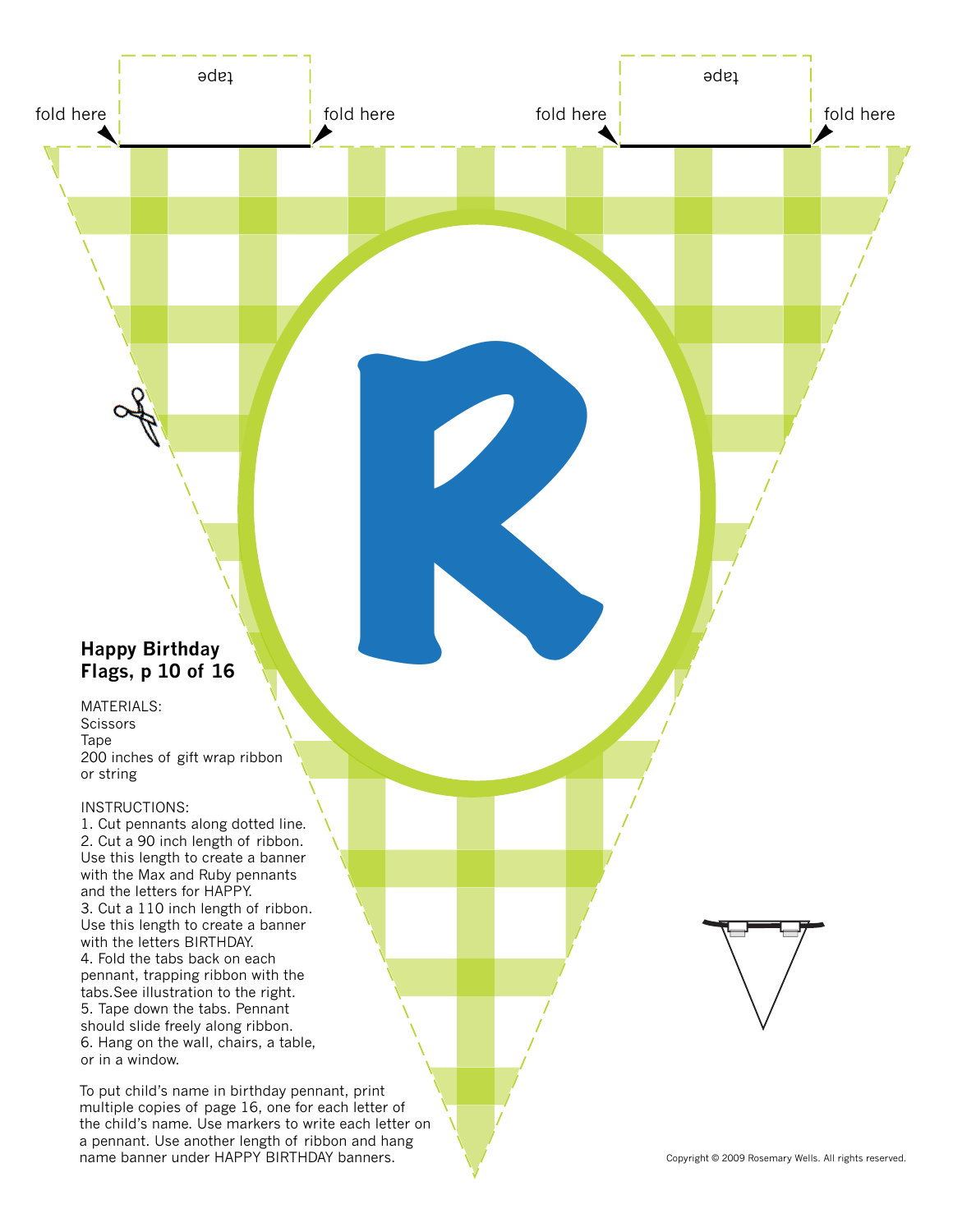# **Happy Birthday Flags, p 11 of 16**

MATERIALS: **Scissors** Tape 200 inches of gift wrap ribbon or string

fold here  $\frac{1}{2}$  fold here

tape tapes and the second second second second second second second second second second second second second

T

### INSTRUCTIONS:

1. Cut pennants along dotted line. 2. Cut a 90 inch length of ribbon. Use this length to create a banner with the Max and Ruby pennants and the letters for HAPPY. 3. Cut a 110 inch length of ribbon. Use this length to create a banner with the letters BIRTHDAY. 4. Fold the tabs back on each pennant, trapping ribbon with the tabs.See illustration to the right. 5. Tape down the tabs. Pennant should slide freely along ribbon. 6. Hang on the wall, chairs, a table, or in a window.

To put child's name in birthday pennant, print multiple copies of page 16, one for each letter of the child's name. Use markers to write each letter on a pennant. Use another length of ribbon and hang name banner under HAPPY BIRTHDAY banners. Noted that the Copyright © 2009 Rosemary Wells. All rights reserved.

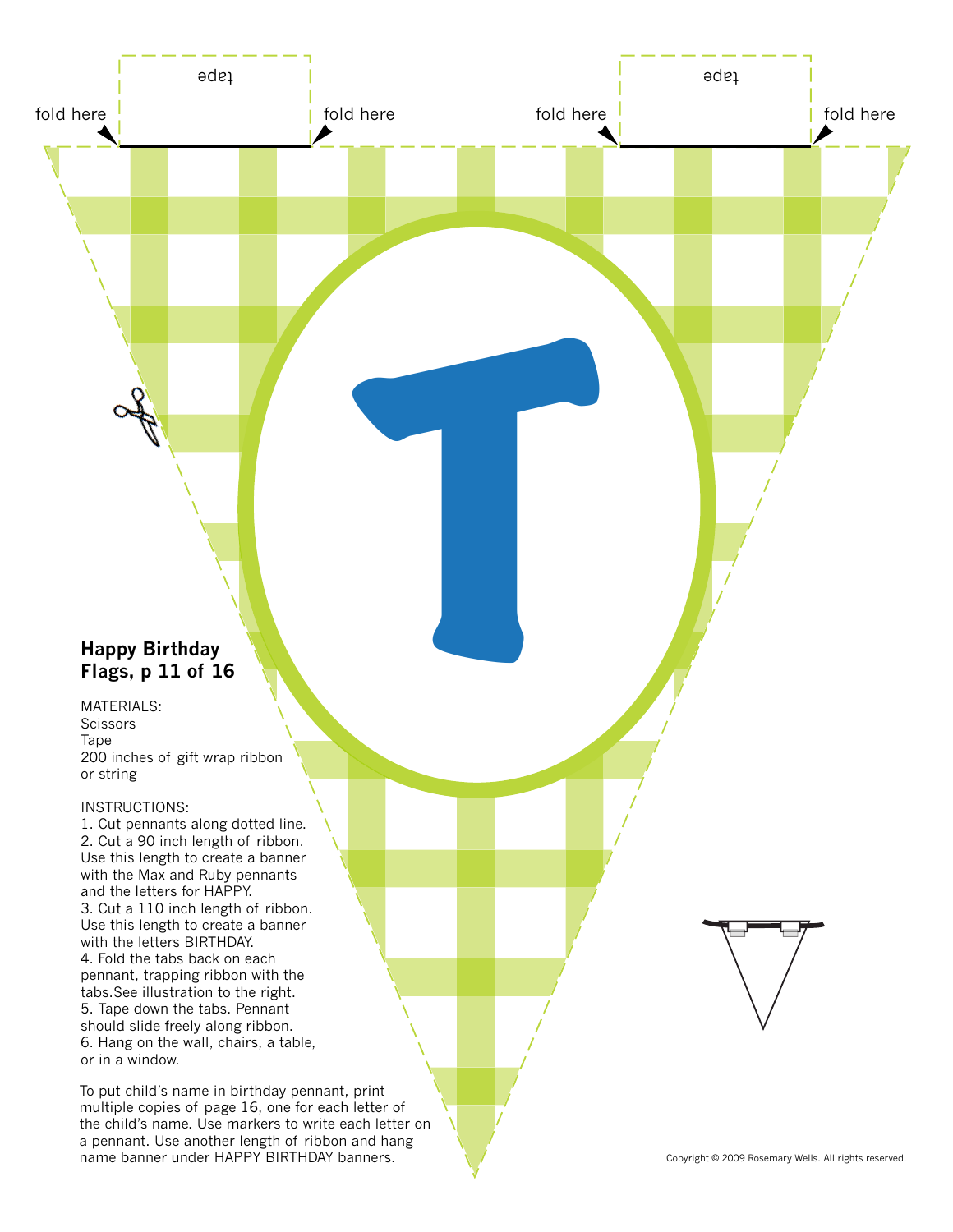# **Happy Birthday Flags, p 12 of 16**

MATERIALS: **Scissors** Tape 200 inches of gift wrap ribbon or string

fold here  $\frac{1}{2}$  fold here

tape tapes and the second second second second second second second second second second second second second

H

## INSTRUCTIONS:

1. Cut pennants along dotted line. 2. Cut a 90 inch length of ribbon. Use this length to create a banner with the Max and Ruby pennants and the letters for HAPPY. 3. Cut a 110 inch length of ribbon. Use this length to create a banner with the letters BIRTHDAY. 4. Fold the tabs back on each pennant, trapping ribbon with the tabs.See illustration to the right. 5. Tape down the tabs. Pennant should slide freely along ribbon. 6. Hang on the wall, chairs, a table, or in a window.

To put child's name in birthday pennant, print multiple copies of page 16, one for each letter of the child's name. Use markers to write each letter on a pennant. Use another length of ribbon and hang name banner under HAPPY BIRTHDAY banners. Noted that the Copyright © 2009 Rosemary Wells. All rights reserved.

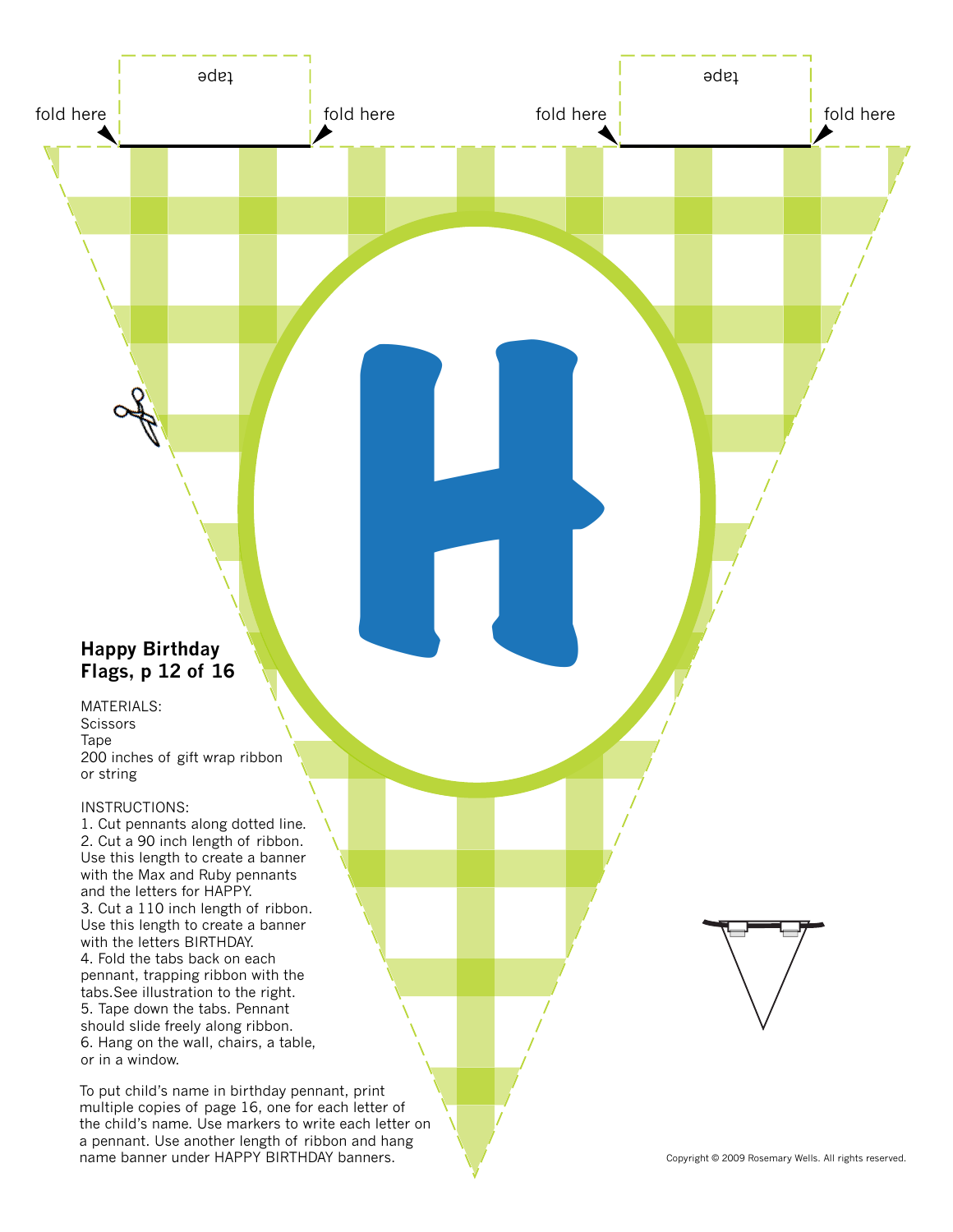# **Happy Birthday Flags, p 13 of 16**

MATERIALS: **Scissors** Tape 200 inches of gift wrap ribbon or string

fold here  $\frac{1}{2}$  fold here

tape tapes and the second second second second second second second second second second second second second

DE DE DESEMBRE

### INSTRUCTIONS:

1. Cut pennants along dotted line. 2. Cut a 90 inch length of ribbon. Use this length to create a banner with the Max and Ruby pennants and the letters for HAPPY. 3. Cut a 110 inch length of ribbon. Use this length to create a banner with the letters BIRTHDAY. 4. Fold the tabs back on each pennant, trapping ribbon with the tabs.See illustration to the right. 5. Tape down the tabs. Pennant should slide freely along ribbon. 6. Hang on the wall, chairs, a table, or in a window.

To put child's name in birthday pennant, print multiple copies of page 16, one for each letter of the child's name. Use markers to write each letter on a pennant. Use another length of ribbon and hang name banner under HAPPY BIRTHDAY banners. Noted that the Copyright © 2009 Rosemary Wells. All rights reserved.

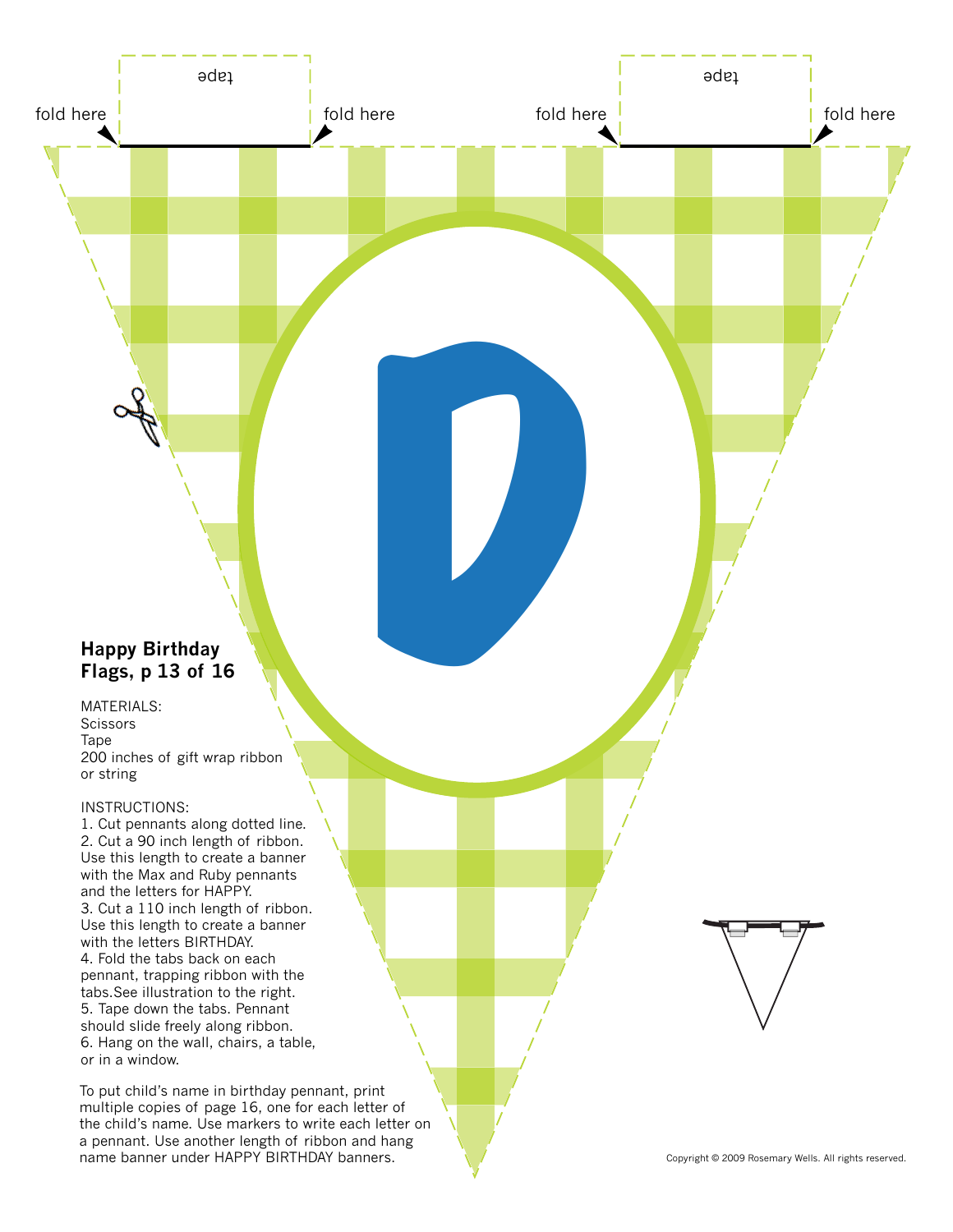# **Happy Birthday Flags, p 14 of 16**

MATERIALS: **Scissors** Tape 200 inches of gift wrap ribbon or string

fold here  $\frac{1}{2}$  fold here

tape tapes and the second second second second second second second second second second second second second

A

### INSTRUCTIONS:

1. Cut pennants along dotted line. 2. Cut a 90 inch length of ribbon. Use this length to create a banner with the Max and Ruby pennants and the letters for HAPPY. 3. Cut a 110 inch length of ribbon. Use this length to create a banner with the letters BIRTHDAY. 4. Fold the tabs back on each pennant, trapping ribbon with the tabs.See illustration to the right. 5. Tape down the tabs. Pennant should slide freely along ribbon. 6. Hang on the wall, chairs, a table, or in a window.

To put child's name in birthday pennant, print multiple copies of page 16, one for each letter of the child's name. Use markers to write each letter on a pennant. Use another length of ribbon and hang name banner under HAPPY BIRTHDAY banners. Noted that the Copyright © 2009 Rosemary Wells. All rights reserved.

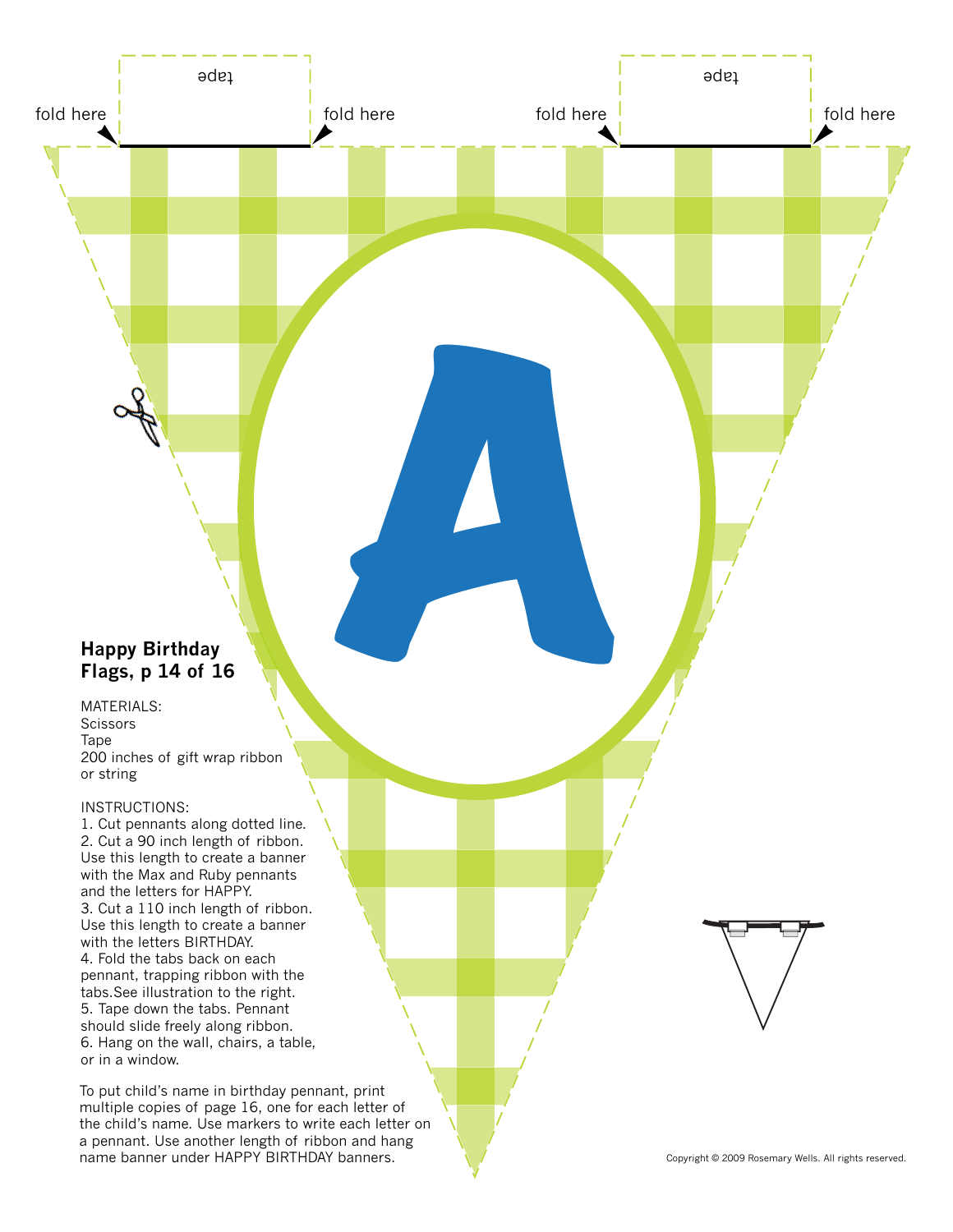# **Happy Birthday Flags, p 15 of 16**

MATERIALS: **Scissors** Tape 200 inches of gift wrap ribbon or string

fold here  $\frac{1}{2}$  fold here

tape tapes and the second second second second second second second second second second second second second

Y NOW

### INSTRUCTIONS:

1. Cut pennants along dotted line. 2. Cut a 90 inch length of ribbon. Use this length to create a banner with the Max and Ruby pennants and the letters for HAPPY. 3. Cut a 110 inch length of ribbon. Use this length to create a banner with the letters BIRTHDAY. 4. Fold the tabs back on each pennant, trapping ribbon with the tabs.See illustration to the right. 5. Tape down the tabs. Pennant should slide freely along ribbon. 6. Hang on the wall, chairs, a table, or in a window.

To put child's name in birthday pennant, print multiple copies of page 16, one for each letter of the child's name. Use markers to write each letter on a pennant. Use another length of ribbon and hang name banner under HAPPY BIRTHDAY banners. Noted that the Copyright © 2009 Rosemary Wells. All rights reserved.